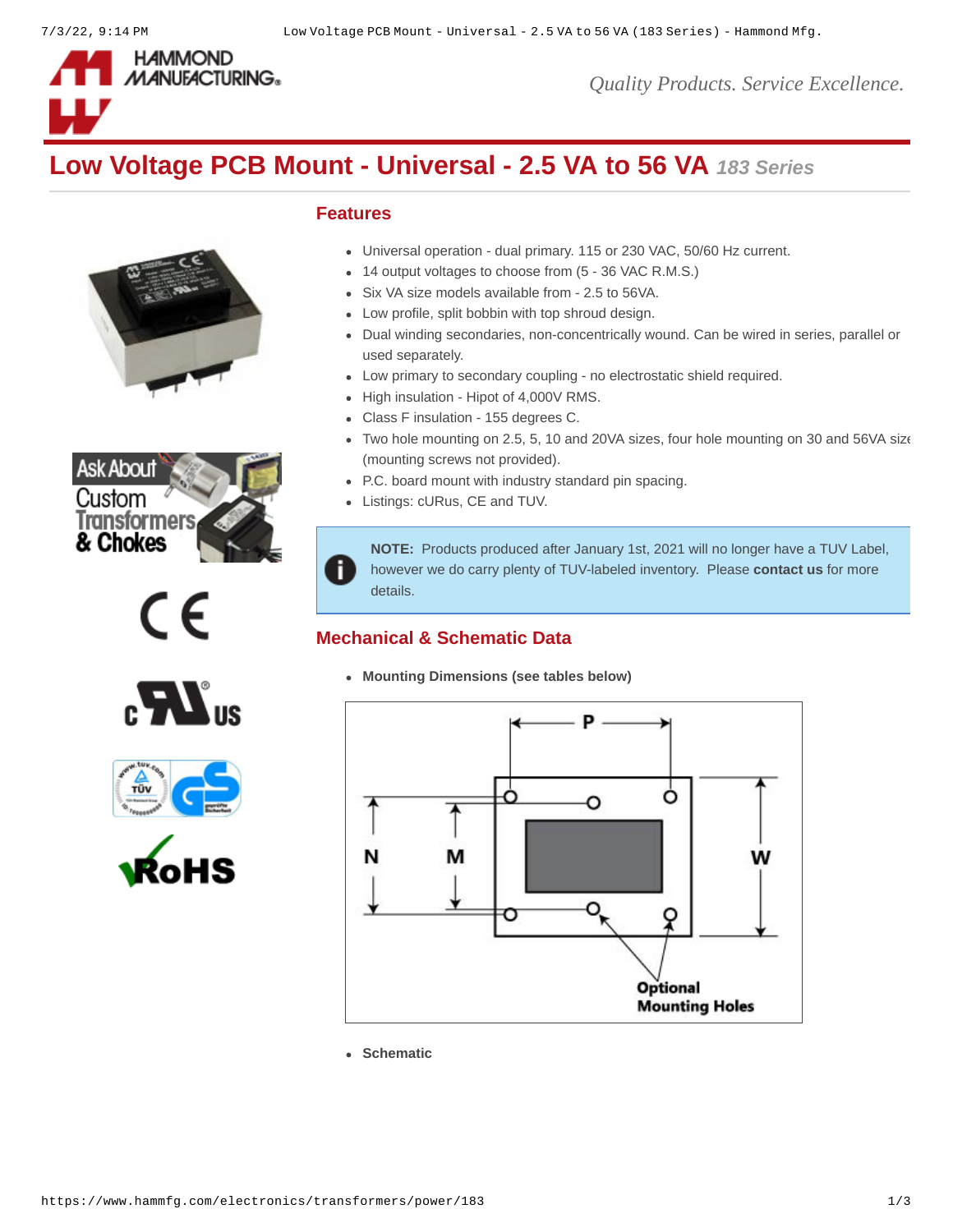

**Complete Connection diagram can be found here - [183 Connection Diagram](http://www.hammondmfg.com/pdf/183%20Insert.pdf)**

## **Gallery**



| <b>Dual Primary</b> |                    |             |                        |                 |  |
|---------------------|--------------------|-------------|------------------------|-----------------|--|
| 115/230V            | <b>Bulk Pack</b>   | <b>Size</b> | <b>Secondary (RMS)</b> |                 |  |
| Part No.            | Part No.           | <b>VA</b>   | Series (see notes)     | <b>Parallel</b> |  |
| 183E10              | 183E10-BULK        | 2.5         | 10V C.T. @ 0.25A       | 5V @ 0.5A       |  |
| 183F10              | 183F10-BULK        | 5           | 10V C.T. @ 0.5A        | 5V @ 1A         |  |
| 183G10              | 183G10-BULK        | 10          | 10V C.T. @ 1A          | 5V @ 2A         |  |
| 183H10              | 183H10-BULK        | 20          | 10V C.T. @ 2A          | 5V @ 4A         |  |
| 183J10              | 183J10-BULK        | 30          | 10V C.T. @ 3A          | 5V @ 6A         |  |
| 183K10              | <b>183K10-BULK</b> | 56          | 10V C.T. @ 5.6A        | 5V @ 11.2A      |  |
| 183E12              | 183E12-BULK        | 2.5         | 12.6V C.T. @ 0.2A      | 6.3V @ 0.4A     |  |
| 183F12              | 183F12-BULK        | 5           | 12.6V C.T. @ 0.4A      | 6.3V @ 0.8A     |  |
| 183G12              | 183G12-BULK        | 10          | 12.6V C.T. @ 0.8A      | 6.3V @ 1.6A     |  |
| 183H12              | <b>183H12-BULK</b> | 20          | 12.6V C.T. @ 1.6A      | $6.3V$ @ 3.2A   |  |
| 183J12              | 183J12-BULK        | 30          | 12.6V C.T. @ 2.4A      | 6.3V @ 4.8A     |  |
| 183K12              | <b>183K12-BULK</b> | 56          | 12.6V C.T. @ 4.4A      | $6.3V$ @ $8.8A$ |  |
| 183E16              | 183E16-BULK        | 2.5         | 16V C.T. @ 0.15A       | 8V @ 0.3A       |  |
| 183F16              | 183F16-BULK        | 5           | 16V C.T. @ 0.31A       | 8V @ 0.62A      |  |
| 183G16              | 183G16-BULK        | 10          | 16V C.T. @ 0.62A       | 8V @ 1.25A      |  |
| 183H16              | 183H16-BULK        | 20          | 16V C.T. @ 1.25A       | 8V @ 2.5A       |  |
| 183J16              | 183J16-BULK        | 30          | 16V C.T. @ 1.9A        | 8V @ 3.8A       |  |
| 183K16              | 183K16-BULK        | 56          | 16V C.T. @ 3.5A        | 8V @ 7A         |  |
| 183E20              | 183E20-BULK        | 2.5         | 20V C.T. @ 0.12A       | 10V @ 0.24A     |  |

https://www.hammfg.com/electronics/transformers/power/183 2/3